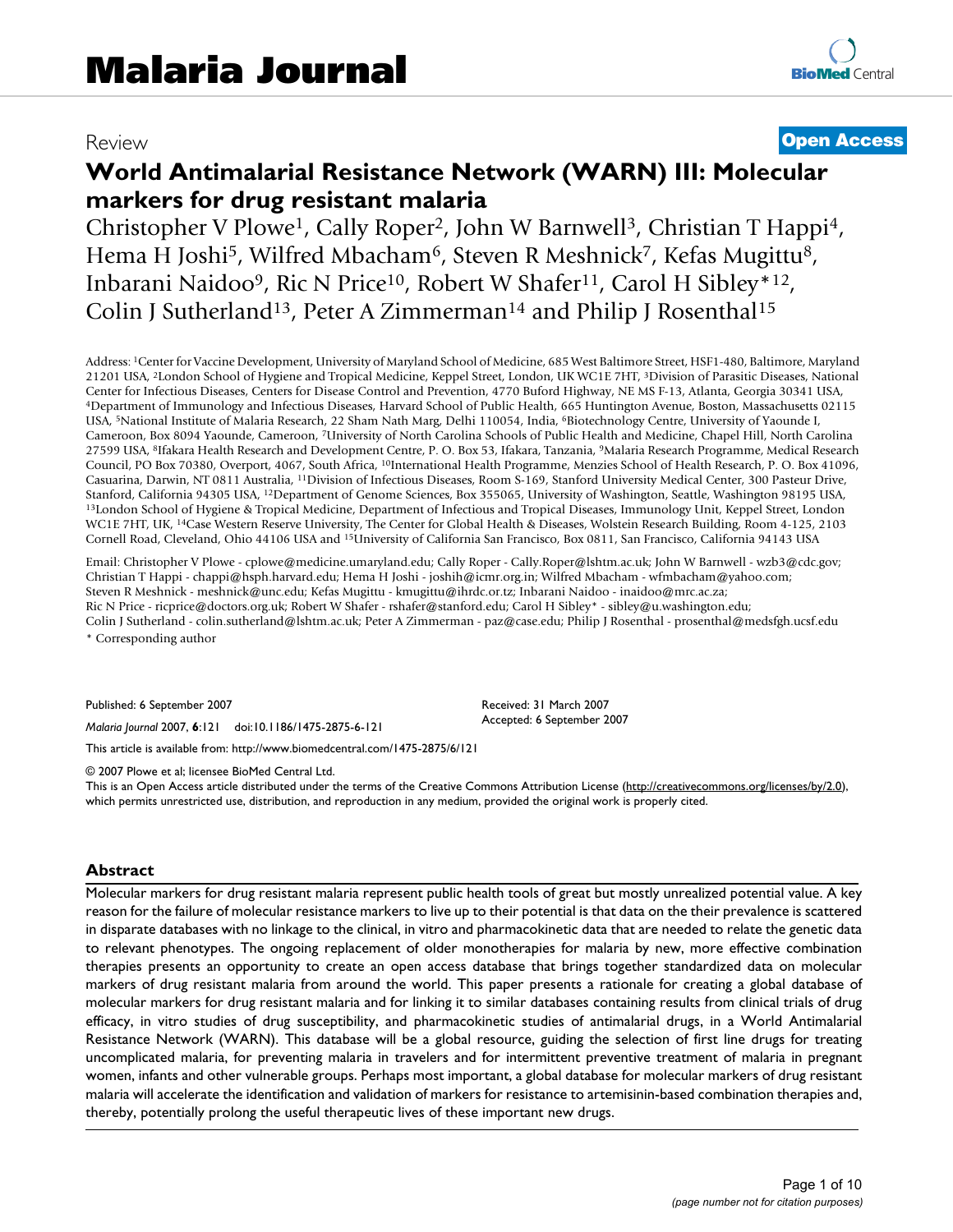# **Background**

This article is the result of a workshop held in October, 2006, at the Wellcome Trust Sanger Genome Centre in Hinxton, England. The background section reviews lessons learned over the last 15 years as molecular markers for drug resistant malaria were identified, validated, and to a regrettably limited degree, applied as tools to guide the use of drugs whose efficacy is now severely compromised by resistance. An argument is made that this history must not be repeated in the era of artemisinin-based combination therapies (ACTs) by using molecular markers only to chart passively the rise of resistance to this new generation of highly efficacious drugs. A rationale is provided for creating a global database for molecular markers of drug resistant malaria that will be linked to databases for malaria drug efficacy trials, in vitro drug resistance, and pharmacokinetics, and for using this network of databases (World Antimalarial Resistance Network, or WARN) proactively as a tool to monitor and deter resistance and to guide malaria treatment and prevention policies. Potential sources of data that would go into the database are described, followed by discussion of who will benefit from the creation of a tool for monitoring antimalarial drug resistance and facilitating rapid public health responses to changes in resistance profiles.

Molecular markers for drug resistant malaria are based on genetic changes that confer parasite resistance to drugs used to treat and prevent malaria. Polymorphisms in the *Plasmodium falciparum* chloroquine resistance transporter (PfCRT) confer resistance to chloroquine [1,2], and mutations in the P-glycoprotein homologue (Pgh1) encoded by *pfmdr1* modulate this resistance [3]. Polymorphisms in *pfmdr1* and amplifications of this gene also affect susceptibility to structurally unrelated antimalarial drugs, including mefloquine, artesunate, lumefantrine and quinine [4-6]. Polymorphisms in *P. falciparum* dihydrofolate reductase (DHFR) cause resistance to the antifolate drugs including pyrimethamine and other DHFR inhibitors, and polymorphisms in dihydropteroate synthase (DHPS) cause resistance to sulphadoxine and other sulphas and sulphones [7,8].

These molecular markers have been validated as tools for surveillance of resistance [9,10], and their potential value to policymakers has been demonstrated by their use to help control a malaria epidemic [11], to guide national malaria treatment policies [[12\]](#page-7-0) and to monitor changes in parasite drug susceptibility following changes in malaria drug treatment policy [13]. However, by the time the molecular markers for resistance to chloroquine and the antifolate combination sulphadoxine-pyrimethamine (SP) were established as tools for predicting clinical treatment outcomes, resistance had already severely compromised the efficacy of these drugs in most of the world. The emergence and spread of resistance to chloroquine and SP has led to recommendations that they be replaced with ACTs, which offer much-improved efficacy [14]. However, the development of resistance to artemisinins or their partner drugs may severely limit the utility of ACTs, and reliable markers for monitoring resistance to ACTs are needed.

## *Development and validation of molecular markers*

Candidate molecular markers for resistance to chloroquine, SP and mefloquine were identified by laborious molecular genetic approaches, including identifying parasite homologues of genes that mediate resistance in other organisms [8,15,16], and analysing the progeny of genetic crosses between sensitive and resistant parasites [1,7,17]. Differences in DNA sequence or gene expression between sensitive and resistant parasites were described, and point mutations, [1,7,18] and differences in gene expression or copy number [19,20] were evaluated for associations with in vitro resistance phenotypes. Causal relationships between molecular markers and in vitro resistance were then confirmed in genetic transformation studies in which DNA sequence substitutions conferred changes in the resistance phenotypes of cultured parasite clones [2,21];Triglia, 1998 596/id;Reed, 2000 1279/id} or in model systems such as yeast [22,23].

To assess their clinical importance, molecular markers were evaluated in the field in ecological studies [\[24](#page-8-0),25] and clinical trials [9,10,26]. Establishing the predictive value of molecular markers for outcomes of antimalarial drug treatment has been challenging, mainly because factors other than intrinsic parasite resistance affect these outcomes. Even for markers that correlate almost perfectly with in vitro resistance, other factors including acquired immunity [9[,27](#page-8-1)], initial parasite biomass, compliance, dosing [28] and pharmacokinetics [20,[29\]](#page-8-2) affect the clearance of drug-resistant parasites. As the prevalence of resistance markers approaches fixation in a population, these non-resistance factors become more important in determining treatment outcomes [30]. The most important contributor to clearance of resistant parasites in high transmission areas is acquired immunity, which can be partially accounted for by controlling for age in a simple model for relating the prevalence of molecular markers to treatment failure rates [10,[31\]](#page-8-3). When validated in a variety of settings with different levels of malaria transmission and acquired immunity and where resistance markers are not yet fixed in the population, this "genotype-failure index" model allows good prediction of treatment efficacy based on the prevalence of molecular markers for resistance (Figure 1). Unfortunately, without available pooled data from diverse sites, such as a global database for molecular markers would provide, this model has been validated only in a few local settings, including Mali [10],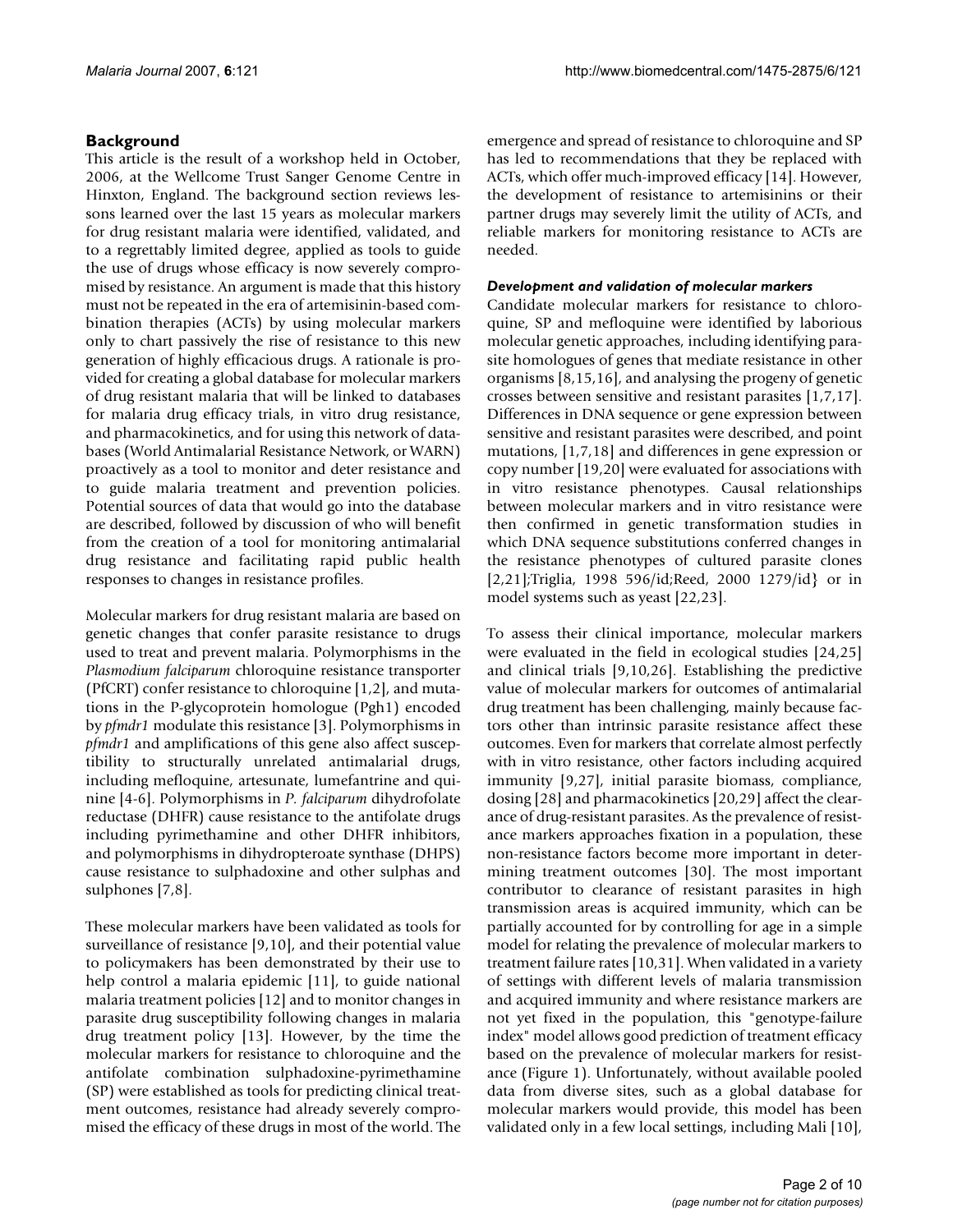Uganda [32] and Tanzania [[12\]](#page-7-0) (Figure 1). Multivariate models that account for pharmacokinetic and other factors that contribute to treatment outcomes would improve the predictive ability of molecular markers for resistance, providing strong justification for the set of linked databases proposed in this series of papers. Such a comprehensive global database would provide the statistical power needed to assess the roles played by multiple genetic and non-genetic determinants of treatment outcomes.

Reliable methods for using molecular markers to monitor chloroquine and SP resistance were established only after resistance to these drugs was so widespread that the information provided by molecular surveys was, with some notable exceptions [11,[12\]](#page-7-0), mainly of historical interest and of little immediate relevance to antimalarial treatment policies. As ACTs become the first line in most countries, it will be important to characterize markers for resistance as it develops, before clinical efficacy is lost. Most efforts to date to identify the genetic determinants of resistance to the drugs that comprise ACTs have taken a candidate gene approach, based on homologues of resistance genes from other organisms or suspected targets for drug action. In an example of this approach, in vitro and clinical evidence suggests that increased *pfmdr1* copy number is associated with decreased sensitivity to artemisinin and other antimalarial drugs [5,20]. Genes encoding potential targets of artemisinin action are also being pursued as molecular markers. Based on studies showing that artemisinins inhibit a Ca++ ATPase, sequence changes in the gene encoding PfATPAse6 were assayed and found to be associated with in vitro resistance in isolates from South America, but not Africa or Asia [33]. These candidate gene approaches rely on an optimistic hope that individual genes will be found to be responsible for resistance to ACTs. In the more likely scenario in which resistance to these drugs is mediated by multiple genes, whole-genome strategies that search for signatures of selection around resistance loci may accelerate the identification of molecular markers for resistance [34-36].

#### *Rationale for a global database of resistance markers*

Clinical trials are and will remain the gold standard for measuring drug efficacy, but when assays for molecular resistance markers are sufficiently predictive of clinical treatment outcomes, their simplicity, robustness and scalability make them a potentially powerful adjunct to clinical trials. Molecular assays for common polymorphisms are straightforward and relatively low cost when scaled up. The assays generally evaluate DNA, so they can be performed from blood spots on filter paper, which are easy to collect and store [\[37](#page-8-4)]. Thus, samples can easily be collected by health workers when patients present for diagnosis and treatment of malaria, or in targeted cross-



#### Figure 1

**Prevalence of sulphadoxine-pyrimethamine (SP) treatment failure and molecular markers of resistance to SP at five sites in Tanzania**. Ratios of prevalence of the DHFR triple mutant to SP treatment failure ranged from 2.0 to 2.1 at four of the five sites where SP resistance was low or moderate, suggesting that this molecular marker could serve as a reliable surrogate for SP efficacy at these sites. Adapted from [12] with permission.

sectional surveys in areas with high prevalence of asymptomatic malaria infection. These molecular analyses are routinely performed in many laboratories in endemic countries and can be shipped internationally for quality control without a need for special containers or precautions.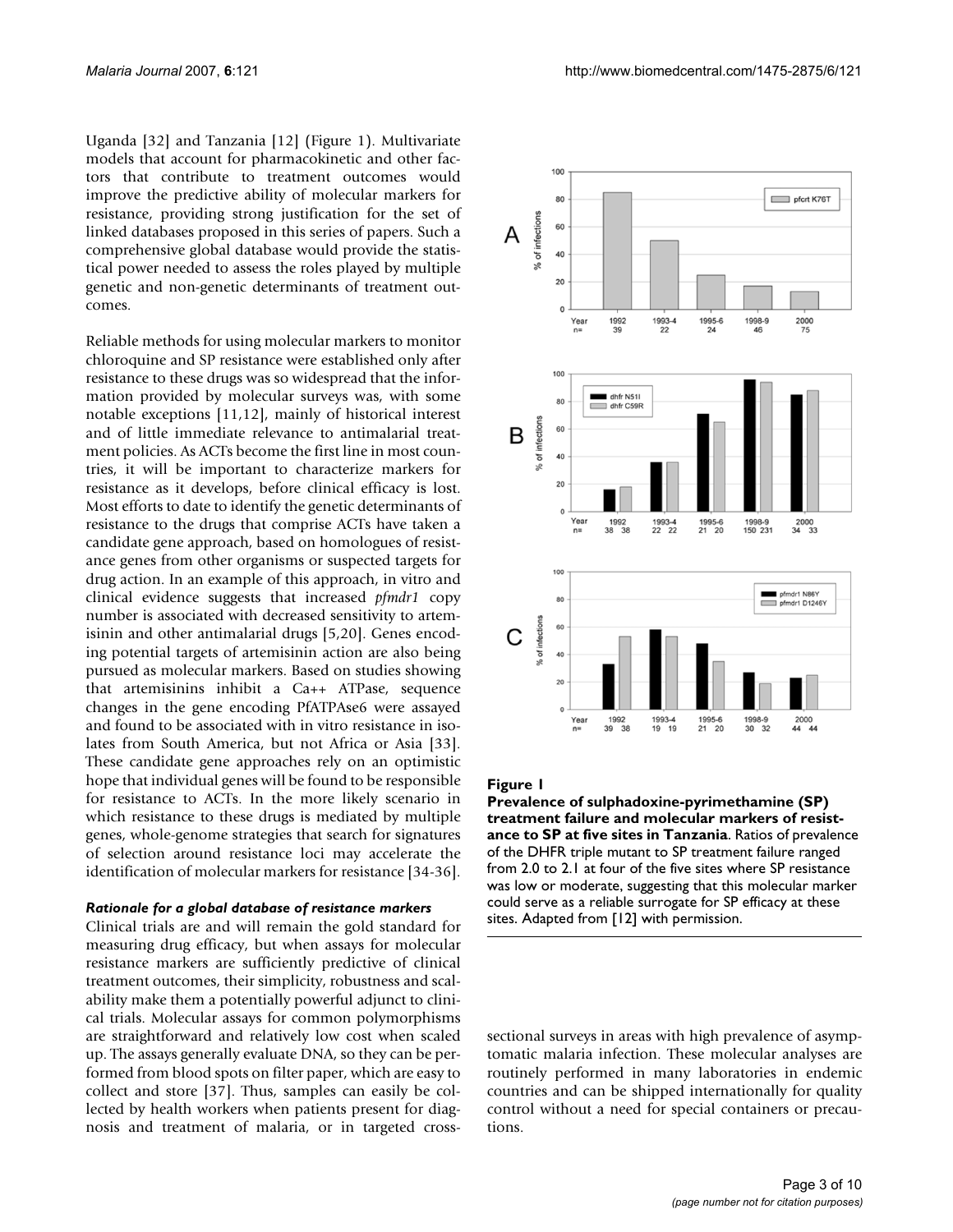#### *How resistance markers have been used*

The potential public health value of molecular resistance markers lies in their utility as tools for surveillance of trends in parasite drug sensitivity. Routine use of molecular data in decisions regarding appropriate antimalarial therapy is not yet a reality, in part because of the lack of mechanisms for timely sharing of molecular data in formats that are useful for non-specialists. However, the direct practical value of molecular surveys was demonstrated in 1999 in Mali, where chloroquine was then the first line antimalarial treatment [11]. A sharp increase in the incidence of malaria in a non-immune population occurred in a district in northern Mali where clinical assessments of drug efficacy could not be made because of limited infrastructure and civil unrest. An epidemic outbreak investigation team collected slides for microscopic diagnosis and filter paper blood samples for molecular analyses. In the capital city, Bamako, microscopy and molecular assays for markers predictive of resistance to chloroquine and SP suggested an unexpectedly high prevalence of resistance to chloroquine, but not to SP. Based on this information, special efforts were made to obtain SP and the population was effectively treated. Had evaluation of the gene-specific molecular markers not been performed, chloroquine would have been used to try to contain the epidemic and considerable malaria morbidity and mortality would have been anticipated.

In another example of molecular markers informing treatment policy, when a replacement for chloroquine was urgently needed in Tanzania, the prevalence of SP resistance markers predicted that, while SP would initially be more effective than chloroquine, its efficacy would soon be compromised. Based on this information, the Ministry of Health adopted SP on an interim basis as the best available first line drug, while actively seeking a more effective regimen [\[12\]](#page-7-0). Molecular markers for resistance are also guiding malaria treatment policy in Southeast Asia, where initial reports of high rates of artesunate-mefloquine treatment failure on the Thai-Cambodian border [38,39] were met with skepticism about whether they represented resistance. However, when these treatment failures were shown to be highly correlated with *pfmdr1* copy number [40], suggesting bona fide resistance to mefloquine, health officials began conducting surveys for the prevalence of this molecular marker and using this information to guide the choice of sites for in vivo assessments of efficacy.

Studies in Malawi illustrate the power of molecular resistance markers to track changes in drug susceptibility following changes in drug use policies. In 1993, Malawi became the first African nation to replace chloroquine with SP as the first line antimalarial drug countrywide [41]. Molecular surveillance of the PfCRT, DHFR and

DHPS markers demonstrated two clear trends. First, the prevalence of the PfCRT T76 allele, which is associated with chloroquine resistance, declined rapidly after the withdrawal of chloroquine, from 85% in 1992 to undetectable levels by 2001. Second, the prevalence of parasites that carried DHFR mutations associated with resistance to SP progressively increased [1] (Figure 2). A clinical trial recently confirmed that these changes in the prevalence of resistance-mediating mutations have been accompanied by a dramatic increase in chloroquine efficacy in Malawi for the treatment of malaria, from about 50% to 99% in just 12 years, and an equally dramatic decrease in SP efficacy, from nearly 100% to 21% during the same time period [42].

#### *Why markers for chloroquine and SP resistance are still useful*

Today, although the efficacies of chloroquine and SP have declined to unacceptable levels in much of Africa, attention to parasite mutations that mediate resistance to these drugs remains relevant for several reasons. First, in some areas the older drugs remain efficacious, including SP in parts of West Africa, and the combination of amodiaquine and SP in many areas [43,44]. Because they are inexpensive (about \$0.20 U.S. per treatment), safe, and given in simple one- or three-day regimens, these drugs are likely to continue to be used even in the face of expert consensus that ACTs should be the first line therapy. However, little support will be available for continued clinical trials of chloroquine or SP efficacy under programmes funded by donors who recommend exclusive use of ACTs. Molecular surveillance that shows increasing prevalence of resistance markers known to be associated with treatment failure may be the only evidence available to convince policymakers that it is time to stop using these older drugs as their efficacy declines.

Second, SP is now recommended and increasingly used as intermittent preventive therapy (IPT) to prevent malaria in pregnant women [45] and infants [46], even in areas where SP efficacy for treatment of acute malaria is compromised. The value of mutations in DHFR and DHPS for predicting efficacy of IPT with SP needs to be established in settings with different levels of malaria transmission and acquired immunity, because of the impact of these factors on the relationship between prevalence of molecular markers and clinical efficacy. A global database of molecular markers for resistance will aid and accelerate the process of validating simple models for using these markers to predict SP efficacy for IPT, and then provide a means for monitoring this efficacy to guide decisions to move to newer but more expensive drugs as these are brought on line.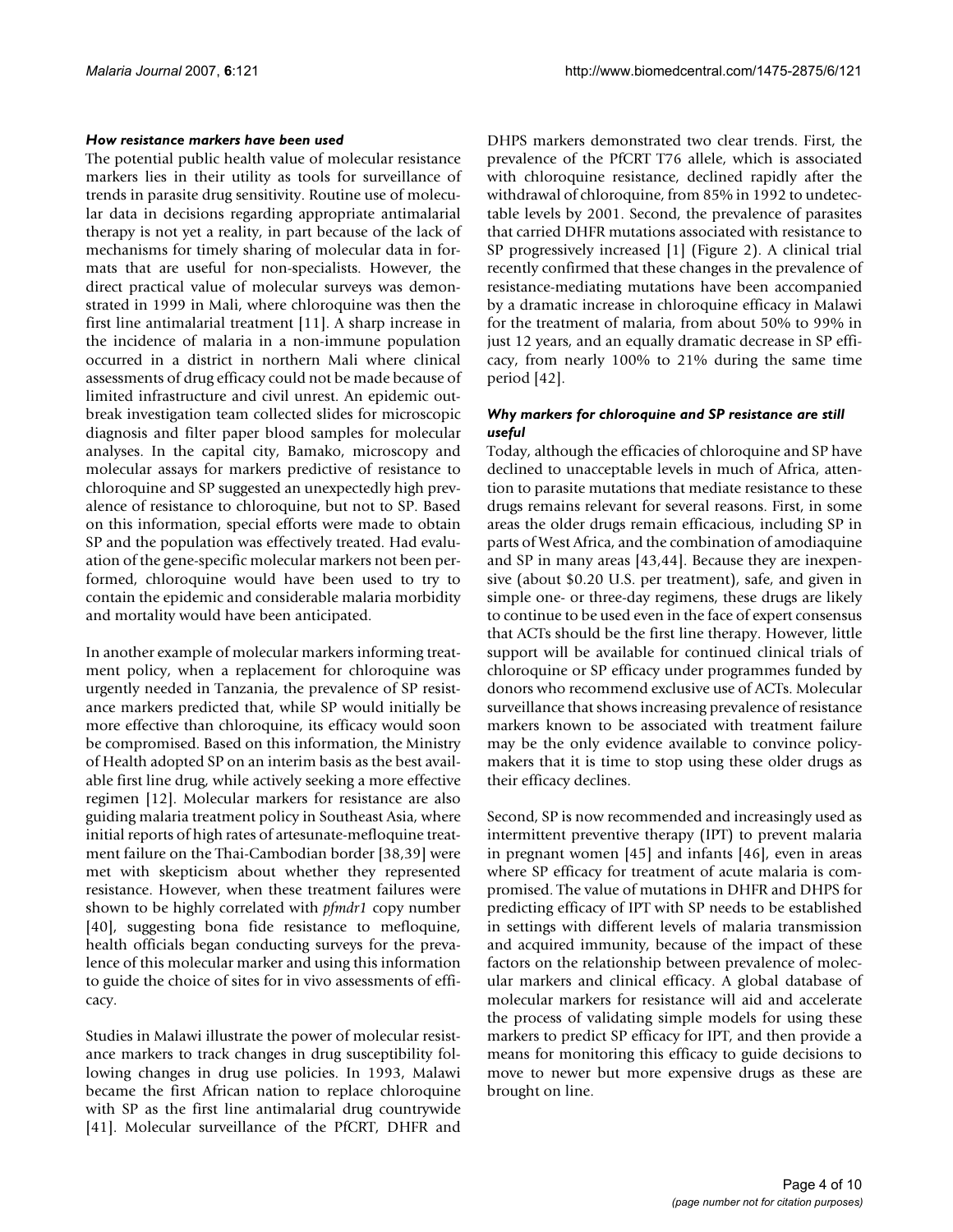

#### replaced with sulphadoxine-pyrimethamine in 1993 **Figure 2** Prevalence of drug-resistance mutations in *Plasmodium falciparum* malaria infections in Malawi before and after chloroquine was

**Prevalence of drug-resistance mutations in** *Plasmodium falciparum* **malaria infections in Malawi before and after chloroquine was replaced with sulphadoxine-pyrimethamine in 1993**. Chloroquine resistance-conferring T76 mutation in PfCRT (A); Pyrimethamine resistance-conferring C59R mutations in DHFR (B); Adapted from [13] with permission.

Third, an antifolate drug that is closely related to SP, trimethoprim-sulphamethoxazole, is a standard treatment for children with fever attributable to either respiratory infections or malaria [47], and is recommended as prophylaxis to prevent opportunistic infections in HIV-infected individuals in developing countries [48]. Trimethoprimsulphamethoxazole prophylaxis effectively prevents malaria [49], and has the same genetic basis of in vitro resistance as SP [50,51]. However, it has been difficult to discern the impact that the DHFR and DHPS mutations that mediate resistance to SP may have on the protective efficacy of trimethoprim-sulphamethoxazole [49,52]. Surveillance for these mutations and pooled analysis of data from genotype and efficacy studies will clarify these associations. With a better understanding of relevant associations, coordinated surveillance for DHFR and DHPS mutations will be very helpful in determining optimal management strategies for people living with HIV in malaria endemic regions [53].

The fourth and final reason for continued surveillance of markers for resistance to chloroquine and SP is that, as was recently demonstrated in Malawi, the withdrawal of antimalarial drugs from use in a region may be followed by a return of clinical efficacy, heralded by falling prevalence of molecular markers for resistance [13,42]. Thus, surveillance of markers of resistance may help to guide the reintroduction of drugs whose efficacy has returned, in new combinations designed to deter the reemergence of resistance, thus creating the possibility of rotating drugs to maintain their efficacy [54].

#### *Molecular markers in the ACT era*

As malaria treatment moves into the era of ACTs, the most important rationale for a database of molecular markers of drug resistance will be surveillance for resistance to the drugs included in these combinations. ACTs were designed to deter resistance by attacking parasites simultaneously with two or more drugs with different mecha-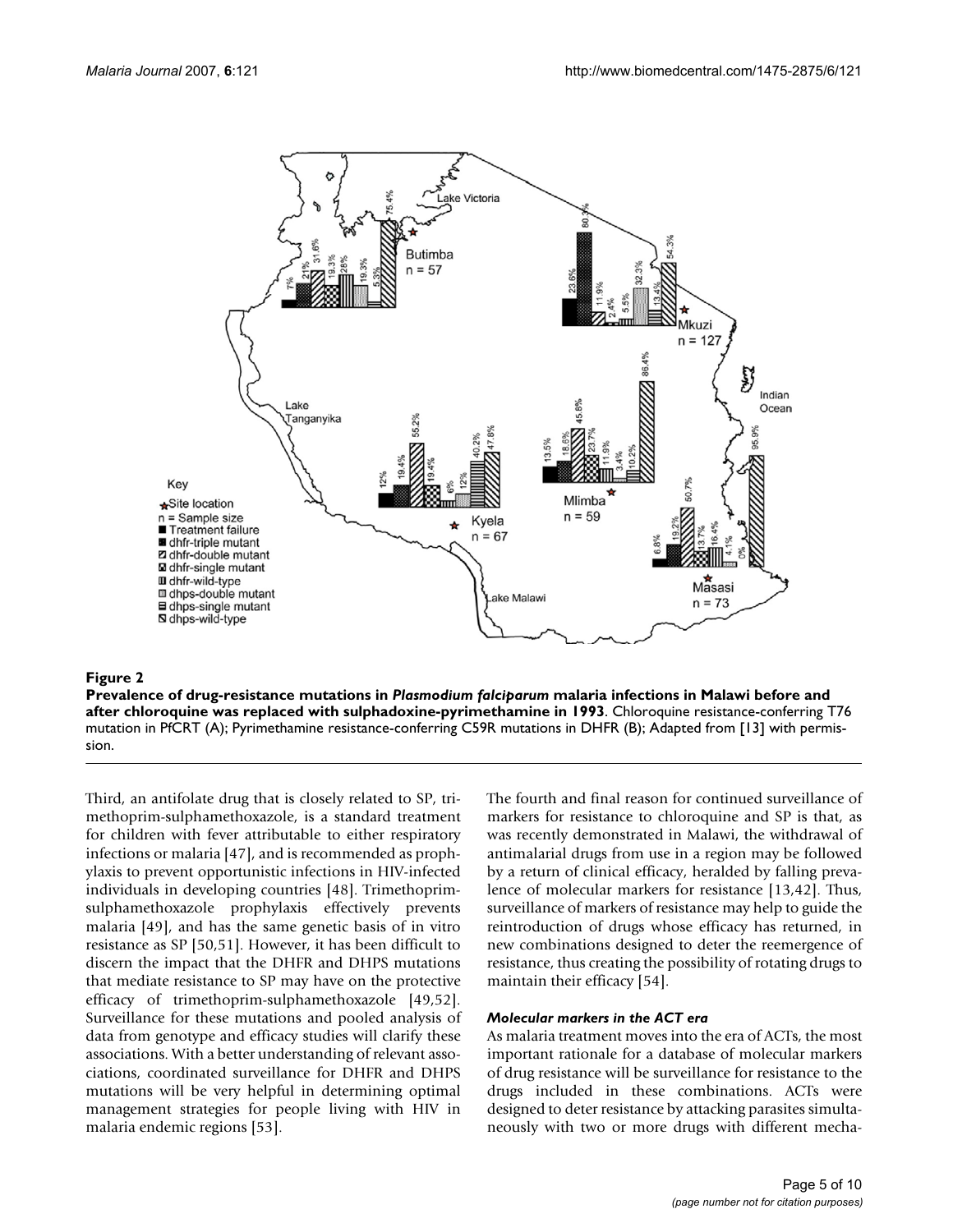nisms of action, reducing the probability of resistance emerging [14]. These drug combinations were developed in settings of low malaria transmission, where the pharmacokinetic mismatch between the short-acting artemisinins and longer-acting partner drugs was not problematic, due to the low risk of encountering new infections during the elimination phase of the longer-acting partner drug. As these drugs are deployed in Africa, where the risk of new infection soon after treatment is high, the ability of the artemisinins to protect partner drugs from resistance is diminished. Thus, as ACTs are rolled out as first-line therapies for malaria, surveillance of molecular markers should be used to monitor the development of resistance to ACT partner drugs.

Each ACT partner drug is likely to select for resistance, potentially leading to loss of treatment efficacy as well as failure to protect the artemisinins against the development of resistance. At present the most important partner drugs used with artemisinins in ACTs are amodiaquine, lumefantrine, and piperaquine. The molecular mediators of resistance are not as well defined for these drugs as they are for chloroquine and SP, but recent data show hints of mechanisms of resistance. For amodiaquine, polymorphisms in both PfCRT and Pgh1 appear to predict resistance and to be selected for by treatment with amodiaquine [[55\]](#page-8-5) or artesunate-amodiaquine [56]. Artemether-lumefantrine treatment selects for polymorphisms in *pfmdr1* associated with diminished sensitivity to the related drug halofantrine [57,58]. Markers for piperaquine resistance have not been identified, but this aminoquinoline may well act similarly to chloroquine and amodiaquine in its selection of resistance-mediating mutations.

To avoid unacceptably long delays in identifying, validating and deploying molecular markers of ACT resistance, the malaria research and control community must be prepared to investigate aggressively early reports of resistance, confirm resistance with careful in vitro assays, and bring genetic and genomic tools to bear to elucidate mechanisms and identify candidate molecular markers. The sequencing of the *P. falciparum* genome has led to genome-wide approaches that may help to identify genetic markers of drug resistance far more quickly than was previously possible [35,59,60]. There is a critical need to detect and confirm resistance to the component drugs in ACTs, and to the artemisinins in particular, as soon as it emerges, and then to develop and validate tools to monitor this resistance. These tools can then be applied in real time to help establish rational treatment policies and to design and deploy drug combinations that will deter resistance. The creation of a global database of molecular markers for drug resistance is a critical step in this process.

To the extent that known markers for resistance to ACT partner drugs are available now, a global database for collating and analysing trends in their prevalence will inform choices of which ACTs to introduce as countries change their policies. Moreover, a database of the type proposed will accelerate the process of validating predictive genotype-failure index models for ACT partner drugs in different settings with varying levels of malaria transmission and acquired immunity. Even more important, without a global database of molecular markers for drug resistant malaria, the evaluation of candidate molecular markers for resistance to the artemisinins and their partner drugs and the discovery of new such markers through wholegenome analyses is certain to lag far behind the development of resistance to these drugs.

# *Sources of data*

#### *Drug efficacy trials*

The data included in a global database of molecular markers for drug resistant malaria will consist primarily of the results of molecular assays for resistance markers. These will come from several sources. First, in most clinical trials of antimalarial drug efficacy, filter paper blood samples are routinely collected to preserve parasite DNA at the time of treatment and whenever post-treatment infections appear. These samples are usually subjected to analysis for genetic markers to determine whether post-treatment infections are due to recrudescence or to new infections, and in many cases the samples are also analysed for the presence of resistance markers. In studies aimed at validating candidate markers for resistance, these samples can be used to ask two types of questions: (1) Are resistance markers more common in post-treatment infections than in the initial infections, i.e. does drug treatment select for specific markers? (2) Is the presence of molecular markers for resistance at the time of presentation with malaria associated with the clinical and parasitological outcome of drug treatment, i.e. can markers predict efficacy? The first question is an important step in assessing putative markers for biological evidence of their association with resistance in vivo. The second question is a key step in validating the utility of molecular markers for predicting clinically relevant outcomes.

#### *Molecular surveillance*

In addition to surveys and efficacy trials in endemic areas, travelers returning from these areas to developed countries can provide surveillance data on drug resistant malaria [61,62]. Data from this source would provide useful information for travel medicine specialists and also serve as a sentinel surveillance system to direct targeted investigation of resistance [63]. Genotyping of isolates also subjected to in vitro drug susceptibility testing will provide another source of valuable data. These in vitro genotype-phenotype studies will be a crucial component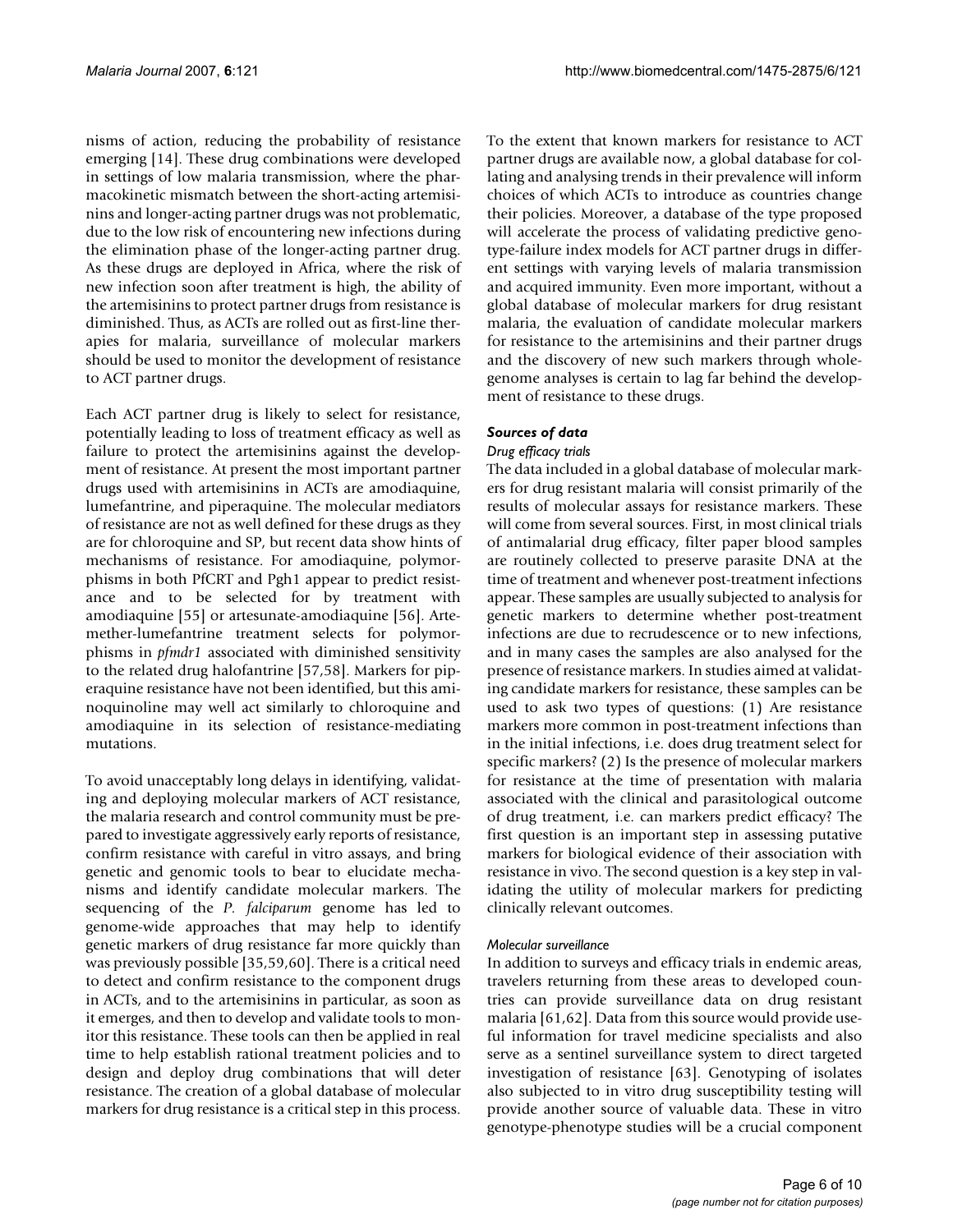of investigations to confirm and characterize reports of clinical resistance to ACTs, because they assess intrinsic drug resistance in the absence of confounding clinical factors such as host immunity. Lastly, data will come from the use of molecular markers as a broad surveillance tool. Once the association between resistance markers and clinical outcomes is well established, evaluation of samples collected in simple community surveys and at points of malaria diagnosis can provide a "snapshot" of local resistance patterns.

#### *The need for standardization and linkage*

Although standardized methods for recording and interpreting molecular resistance results have been proposed [26], a wide variety of approaches is presently used to analyse, interpret and report these data. Making the ability to access large datasets contingent on contributing data that adhere to standard formats will provide a strong incentive for investigators to do so, and should vastly increase the value of the large volumes of data that are presently available, but unlinked. For data from any of these sources, it will be essential to build systems that link the molecular data to corresponding demographic, geographic, epidemiological, clinical, in vitro and pharmacokinetic data. To insure that data are comparable and interpretable, it will be important to standardize genotyping technologies as well as data analysis and reporting. To this end reference laboratories should be supported to maintain and update standardized protocols on the network, and to provide blinded quality assurance testing of samples sent by contributing groups. Standardized reagents and controls can be provided by centralized references centers [64] or regional reference laboratories.

#### *Resistant vivax malaria*

Chloroquine resistant *Plasmodium vivax* arose in Asia in the 1980s [\[65](#page-9-0)] and has since spread throughout significant parts of Asia and South America. Resistance to other drugs, including antifolates and primaquine, also occurs with *P. vivax*. Some progress has been made toward identifying molecular markers for drug resistant vivax malaria [66,[67\]](#page-9-1). As this work progresses, a database for molecular markers of resistance could easily be adapted to incorporate data for *P. vivax*, and inclusion of these data would aid in the process of validating *P. vivax* resistance markers.

#### *Existing datasets*

A starting point for a new global database will be to link a number of valuable existing databases. The utility of this approach will be limited to those datasets that include individual treatment outcome data that are amenable to conversion to standardized formats. The East African Network for Monitoring Antimalarial Treatment (EANMAT), formed in 1997, was the first network for monitoring drug resistance in Africa, with the objective of providing a

dynamic assessment of current antimalarial treatment using standardized protocols, and generating data to guide policy changes. Similar regional surveillance networks have been created linking neighboring countries in other regions of Africa and in Southeast Asia and South America. The Multilateral Initiative on Malaria initiated an Antimalarial Drug Resistance Network linking fives study sites in Africa with the plan to systematically assess specific gene mutations, in vitro drug susceptibility, drug pharmacokinetics, and clinical treatment responses. The Mapping Malaria Risk in Africa project [68] has also developed a drug resistance database, sourcing published and unpublished in vivo and molecular resistance data from as many sites in Africa as possible. A global database would have the potential to link many of these existing databases, and greatly increasing both their usefulness and their use.

### *Who will benefit?*

A variety of consumers from different sectors will use and benefit from this database. Policymakers in malariaendemic countries represent a primary set of clients. As local authorities attempt to promote evidence-based management of malaria, high quality up-to-date data on drug efficacy are needed. Of greatest value will be results of controlled clinical trials of antimalarial drug efficacy. However, limited resources will not support the number of trials needed to provide comprehensive characterization of efficacy, forcing authorities to make country-wide policies based on data from a limited number of sites. Well-designed studies of molecular markers of drug resistance can help to fill this gap. A database rapidly cataloguing molecular data and relaying it to policymakers would greatly facilitate the use of these data to help guide malaria treatment policies. It will be important for the data to be presented in ways that are easy for those with a range of expertise to understand and use. The database will facilitate this process by providing a means for standardizing data analysis, interpretation and reporting. The regional surveillance groups described in the preceding section will be a second set of consumers who benefit from the database. A new database linking and strengthening these networks will facilitate efficient use of available molecular data and stimulate trans-region discussions to encourage rational treatment policies. Those advising travelers from malaria-free countries to endemic areas will benefit from a public access database that provides early signals of resistance. Finally, the malaria research community will also profit from a global database. Research to understand the roles of known polymorphisms in resistance, and most importantly to identify new mediators of resistance, will be greatly helped by the availability of data describing prevalences of markers of resistance and associations with treatment outcomes. The database would include portals for data entry and analysis, with gates controlled by con-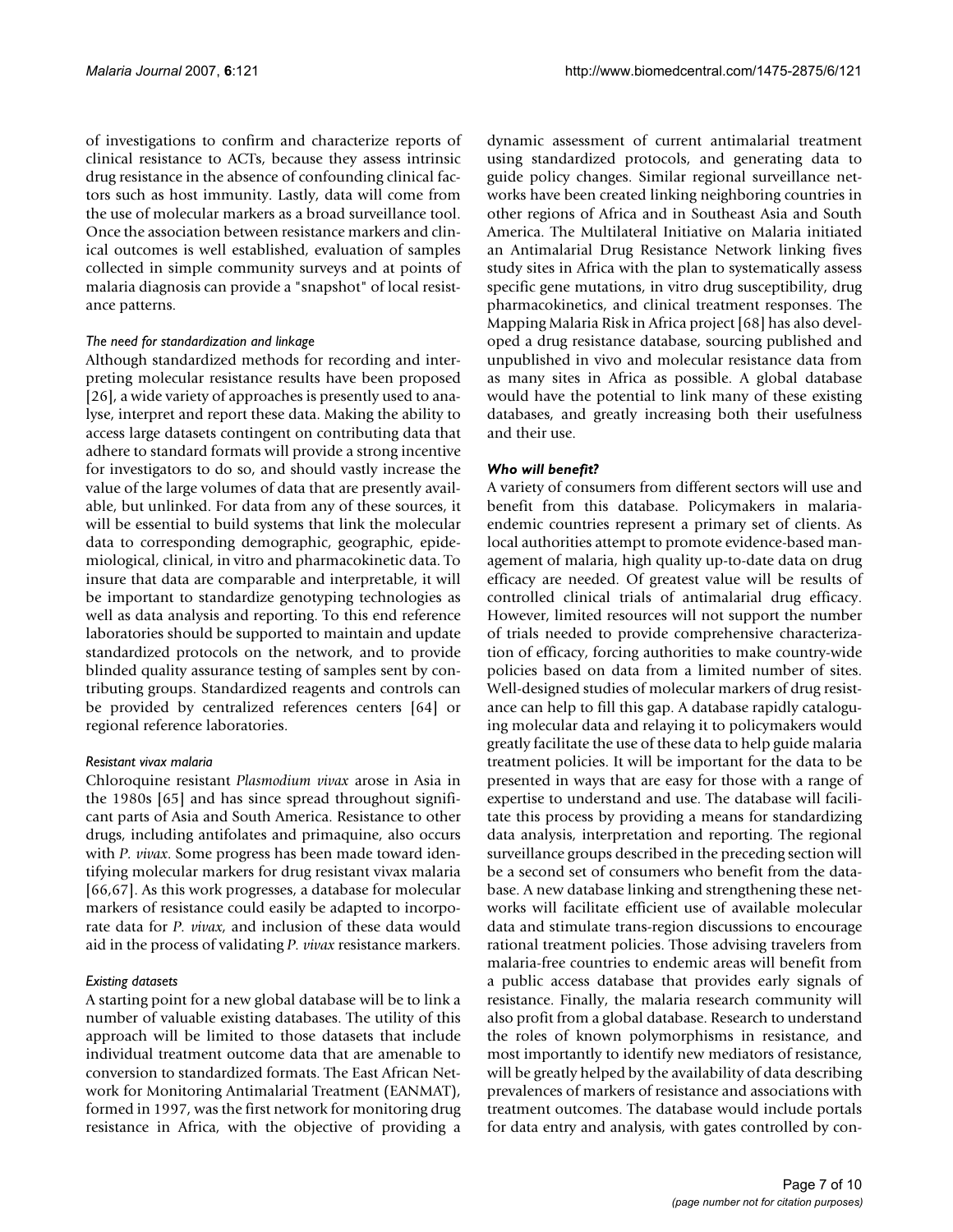tributors who could decide when to submit data to the central database and when to make it accessible to all users. Working out the information technology and intellectual property issues for such a database will be challenging, but not without precedent, and will benefit from advances in systems for data management and the noncommercial nature of almost all malaria research programs.

#### **Summary**

Molecular markers for resistance to older malaria drugs were validated only after the efficacy of these drugs was severely compromised by resistance. The potential of these markers as tools for malaria control has not been fully realized, in large part because data on their prevalence is scattered in many published and unpublished datasets in non-standardized formats. The development and validation of molecular markers for new combination antimalarial therapies is a high priority. In this paper a case has been made for creating a global public access database for molecular markers of drug resistance, linked to similar databases containing data on clinical efficacy, in vitro susceptibility and pharmacokinetics of antimalarial drugs, together comprising a World Antimalarial Resistance Network. This database would accelerate the development of markers for resistance to artemisinin-based and other combination therapies and help to inform rational malaria treatment and prevention policies designed to prevent and contain drug resistant malaria.

# **Abbreviations**

ACT, artemisinin-based combination therapy

DHFR, dihydrofolate reductase

DHPS, dihydropteroate synthase

PfCRT, *Plasmodium falciparum* chloroquine resistance transporter

Pgh1, P-glycoprotein-1

SP, sulphadoxine-pyrimethamine

WARN, World Antimalarial Resistance Network

#### **Authors' contributions**

All authors contributed to the discussions that gave rise to the manuscript. CVP and PJR wrote the first draft and edited the final manuscript. CR edited the manuscript which includes contributions from JWB, CTH, HHJ, WM, SRM, KM, IN, RNP, RWS, CHS, CJS and PAZ.

#### **Acknowledgements**

The meeting that gave rise to this paper was funded by a grant from the Bill and Melinda Gates Foundation.

#### **References**

- 1. Fidock DA, Nomura T, Talley AK, Cooper RA, Dzekunov SM, Ferdig MT, *et al.*: **Mutations in the** *P. falciparum* **[digestive vacuole](http://www.ncbi.nlm.nih.gov/entrez/query.fcgi?cmd=Retrieve&db=PubMed&dopt=Abstract&list_uids=11090624) [transmembrane protein PfCRT and evidence for their role](http://www.ncbi.nlm.nih.gov/entrez/query.fcgi?cmd=Retrieve&db=PubMed&dopt=Abstract&list_uids=11090624) [in chloroquine resistance.](http://www.ncbi.nlm.nih.gov/entrez/query.fcgi?cmd=Retrieve&db=PubMed&dopt=Abstract&list_uids=11090624)** *Mol Cell* 2000, **6:**861-871.
- 2. Sidhu AB, Verdier-Pinard D, Fidock DA: **Chloroquine resistance in** *Plasmodium falciparum* **[malaria parasites conferred by](http://www.ncbi.nlm.nih.gov/entrez/query.fcgi?cmd=Retrieve&db=PubMed&dopt=Abstract&list_uids=12364805) [pfcrt mutations.](http://www.ncbi.nlm.nih.gov/entrez/query.fcgi?cmd=Retrieve&db=PubMed&dopt=Abstract&list_uids=12364805)** *Science* 2002, **298:**210-213.
- 3. Reed MB, Saliba KJ, Caruana SR, Kirk K, Cowman AF: **Pgh1 modulates sensitivity and resistance to multiple antimalarials in** *Plasmodium falciparum***[.](http://www.ncbi.nlm.nih.gov/entrez/query.fcgi?cmd=Retrieve&db=PubMed&dopt=Abstract&list_uids=10706290)** *Nature* 2000, **403:**906-909.
- 4. Price RN, Cassar C, Brockman A, Duraisingh M, van Vugt M, White NJ, *et al.*: **The pfmdr1 gene is associated with a multidrugresistant phenotype in** *Plasmodium falciparum* **[from the west](http://www.ncbi.nlm.nih.gov/entrez/query.fcgi?cmd=Retrieve&db=PubMed&dopt=Abstract&list_uids=10582887)[ern border of Thailand.](http://www.ncbi.nlm.nih.gov/entrez/query.fcgi?cmd=Retrieve&db=PubMed&dopt=Abstract&list_uids=10582887)** *Antimicrob Agents Chemother* 1999, **43:**2943-2949.
- 5. Price RN, Uhlemann AC, Brockman A, McGready R, Ashley E, Phaipun L, *et al.*: **Mefloquine resistance in** *Plasmodium falciparum* **[and increased pfmdr1 gene copy number.](http://www.ncbi.nlm.nih.gov/entrez/query.fcgi?cmd=Retrieve&db=PubMed&dopt=Abstract&list_uids=15288742)** *Lancet* 2004, **364:**438-447.
- 6. Duraisingh MT, Jones P, Sambou I, von Seidlein L, Pinder M, Warhurst DC: **The tyrosine-86 allele of the pfmdr1 gene of** *Plasmodium falciparum* **[is associated with increased sensitivity to the anti](http://www.ncbi.nlm.nih.gov/entrez/query.fcgi?cmd=Retrieve&db=PubMed&dopt=Abstract&list_uids=10802315)[malarials mefloquine and artemisinin.](http://www.ncbi.nlm.nih.gov/entrez/query.fcgi?cmd=Retrieve&db=PubMed&dopt=Abstract&list_uids=10802315)** *Mol Biochem Parasitol* 2000, **108:**13-23.
- 7. Peterson DS, Walliker D, Wellems TE: **[Evidence that a point](http://www.ncbi.nlm.nih.gov/entrez/query.fcgi?cmd=Retrieve&db=PubMed&dopt=Abstract&list_uids=2904149) mutation in dihydrofolate reductase-thymidylate synthase [confers resistance to pyrimethamine in falciparum malaria.](http://www.ncbi.nlm.nih.gov/entrez/query.fcgi?cmd=Retrieve&db=PubMed&dopt=Abstract&list_uids=2904149)** *Proc Natl Acad Sci USA* 1988, **85:**9114-9118.
- 8. Brooks DR, Wang P, Read M, Watkins WM, Sims PF, Hyde JE: **Sequence variation of the hydroxymethyldihydropterin pyrophosphokinase: dihydropteroate synthase gene in lines of the human malaria parasite,** *Plasmodium falciparum***[, with](http://www.ncbi.nlm.nih.gov/entrez/query.fcgi?cmd=Retrieve&db=PubMed&dopt=Abstract&list_uids=7925353) [differing resistance to sulfadoxine.](http://www.ncbi.nlm.nih.gov/entrez/query.fcgi?cmd=Retrieve&db=PubMed&dopt=Abstract&list_uids=7925353)** *Eur J Biochem* 1994, **224:**397-405.
- 9. Djimde A, Doumbo OK, Cortese JF, Kayentao K, Doumbo S, Diourte Y, *et al.*: **[A molecular marker for chloroquine-resistant falci](http://www.ncbi.nlm.nih.gov/entrez/query.fcgi?cmd=Retrieve&db=PubMed&dopt=Abstract&list_uids=11172152)[parum malaria.](http://www.ncbi.nlm.nih.gov/entrez/query.fcgi?cmd=Retrieve&db=PubMed&dopt=Abstract&list_uids=11172152)** *N Engl J Med* 2001, **344:**257-263.
- 10. Djimde A, Doumbo OK, Steketee RW, Plowe CV: **[Application of a](http://www.ncbi.nlm.nih.gov/entrez/query.fcgi?cmd=Retrieve&db=PubMed&dopt=Abstract&list_uids=11567708) [molecular marker for surveillance of chloroquine-resistant](http://www.ncbi.nlm.nih.gov/entrez/query.fcgi?cmd=Retrieve&db=PubMed&dopt=Abstract&list_uids=11567708) [falciparum malaria.](http://www.ncbi.nlm.nih.gov/entrez/query.fcgi?cmd=Retrieve&db=PubMed&dopt=Abstract&list_uids=11567708)** *Lancet* 2001, **358:**890-891.
- 11. Djimde AA, Dolo A, Ouattara A, Diakite S, Plowe CV, Doumbo OK: **[Molecular diagnosis of resistance to antimalarial drugs dur](http://www.ncbi.nlm.nih.gov/entrez/query.fcgi?cmd=Retrieve&db=PubMed&dopt=Abstract&list_uids=15272415)[ing epidemics and in war zones.](http://www.ncbi.nlm.nih.gov/entrez/query.fcgi?cmd=Retrieve&db=PubMed&dopt=Abstract&list_uids=15272415)** *J Infect Dis* 2004, **190:**853-855.
- <span id="page-7-0"></span>12. Mugittu K, Ndejembi M, Malisa A, Lemnge M, Premji Z, Mwita A, *et al.*: **Therapeutic efficacy of sulfadoxine-pyrimethamine and prevalence of resistance markers in Tanzania prior to revision of malaria treatment policy:** *Plasmodium falciparum* **[dihydrofolate reductase and dihydropteroate synthase](http://www.ncbi.nlm.nih.gov/entrez/query.fcgi?cmd=Retrieve&db=PubMed&dopt=Abstract&list_uids=15642957) [mutations in monitoring in vivo resistance.](http://www.ncbi.nlm.nih.gov/entrez/query.fcgi?cmd=Retrieve&db=PubMed&dopt=Abstract&list_uids=15642957)** *Am J Trop Med Hyg* 2004, **71:**696-702.
- 13. Kublin JG, Cortese JF, Njunju EM, RA GM, Wirima JJ, Kazembe PN, *et al.*: **Reemergence of chloroquine-sensitive** *Plasmodium falciparum* **[malaria after cessation of chloroquine use in Malawi.](http://www.ncbi.nlm.nih.gov/entrez/query.fcgi?cmd=Retrieve&db=PubMed&dopt=Abstract&list_uids=12792863)** *J Infect Dis* 2003, **187:**1870-1875.
- 14. White NJ, Nosten F, Looareesuwan S, Watkins WM, Marsh K, Snow RW, *et al.*: **[Averting a malaria disaster.](http://www.ncbi.nlm.nih.gov/entrez/query.fcgi?cmd=Retrieve&db=PubMed&dopt=Abstract&list_uids=10371589)** *Lancet* 1999, **353:**1965-1967.
- 15. Bzik DJ, Li W, Horii T, Inselburg J: **Molecular cloning and sequence analysis of the** *Plasmodium falciparum* **[dihydrofolate](http://www.ncbi.nlm.nih.gov/entrez/query.fcgi?cmd=Retrieve&db=PubMed&dopt=Abstract&list_uids=2825189) [reductase-thymidylate synthase gene.](http://www.ncbi.nlm.nih.gov/entrez/query.fcgi?cmd=Retrieve&db=PubMed&dopt=Abstract&list_uids=2825189)** *Proc Natl Acad Sci USA* 1987, **84:**8360-8364.
- 16. Foote SJ, Thompson JK, Cowman AF, Kemp DJ: **Amplification of the multidrug resistance gene in some chloroquine-resistant isolates of** *P. falciparum***[.](http://www.ncbi.nlm.nih.gov/entrez/query.fcgi?cmd=Retrieve&db=PubMed&dopt=Abstract&list_uids=2701941)** *Cell* 1989, **57:**921-930.
- 17. Wellems TE, Walker-Jonah A, Panton LJ: **Genetic mapping of the chloroquine-resistance locus on** *Plasmodium falciparum* **[chro](http://www.ncbi.nlm.nih.gov/entrez/query.fcgi?cmd=Retrieve&db=PubMed&dopt=Abstract&list_uids=1673031)[mosome 7.](http://www.ncbi.nlm.nih.gov/entrez/query.fcgi?cmd=Retrieve&db=PubMed&dopt=Abstract&list_uids=1673031)** *Proc Natl Acad Sci USA* 1991, **88:**3382-3386.
- 18. Foote SJ, Kyle DE, Martin RK, Oduola AM, Forsyth K, Kemp DJ, *et al.*: **Several alleles of the multidrug-resistance gene are closely linked to chloroquine resistance in** *Plasmodium falciparum***[.](http://www.ncbi.nlm.nih.gov/entrez/query.fcgi?cmd=Retrieve&db=PubMed&dopt=Abstract&list_uids=2185424)** *Nature* 1990, **345:**255-258.
- 19. Cowman AF, Galatis D, Thompson JK: **Selection for mefloquine resistance in** *Plasmodium falciparum* **is linked to amplification of the** *pfmdr1* **[gene and cross-resistance to halofantrine and](http://www.ncbi.nlm.nih.gov/entrez/query.fcgi?cmd=Retrieve&db=PubMed&dopt=Abstract&list_uids=8302844) [quinine.](http://www.ncbi.nlm.nih.gov/entrez/query.fcgi?cmd=Retrieve&db=PubMed&dopt=Abstract&list_uids=8302844)** *Proc Natl Acad Sci USA* 1994, **91:**1143-1147.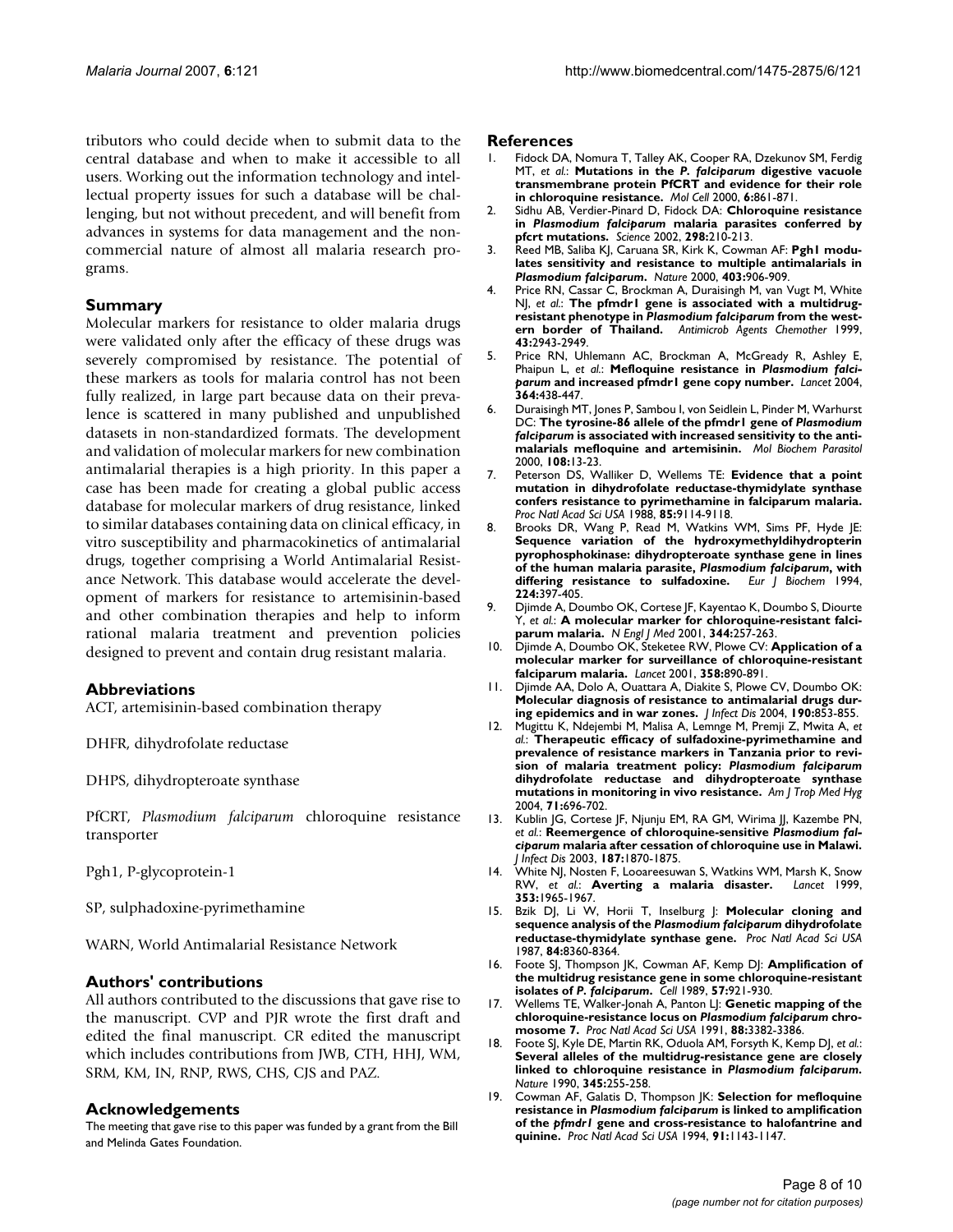- 20. Price RN, Uhlemann AC, van VM, Brockman A, Hutagalung R, Nair S, *et al.*: **Molecular and pharmacological determinants of the therapeutic response to artemether-lumefantrine in multidrug-resistant** *Plasmodium falciparum* **[malaria.](http://www.ncbi.nlm.nih.gov/entrez/query.fcgi?cmd=Retrieve&db=PubMed&dopt=Abstract&list_uids=16652314)** *Clin Infect Dis* 2006, **42:**1570-1577.
- 21. Wu Y, Kirkman L, Wellems TE: **Transformation of** *Plasmodium falciparum* **[malaria parasites by homologous integration of](http://www.ncbi.nlm.nih.gov/entrez/query.fcgi?cmd=Retrieve&db=PubMed&dopt=Abstract&list_uids=8577727) [plasmids that confer resistance to pyrimethamine.](http://www.ncbi.nlm.nih.gov/entrez/query.fcgi?cmd=Retrieve&db=PubMed&dopt=Abstract&list_uids=8577727)** *Proc Natl Acad Sci USA* 1996, **93:**1130-1134.
- 22. Wooden JM, Hartwell LH, Vasquez B, Sibley CH: **Analysis in yeast of antimalaria drugs that target the dihydrofolate reductase of** *Plasmodium falciparum***[.](http://www.ncbi.nlm.nih.gov/entrez/query.fcgi?cmd=Retrieve&db=PubMed&dopt=Abstract&list_uids=9108546)** *Mol Biochem Parasitol* 1997, **85:**25-40.
- 23. Cortese JF, Plowe CV: **Antifolate resistance due to new and known** *Plasmodium falciparum* **[dihydrofolate reductase](http://www.ncbi.nlm.nih.gov/entrez/query.fcgi?cmd=Retrieve&db=PubMed&dopt=Abstract&list_uids=9747971) [mutants expressed in yeast.](http://www.ncbi.nlm.nih.gov/entrez/query.fcgi?cmd=Retrieve&db=PubMed&dopt=Abstract&list_uids=9747971)** *Mol Biochem Parasitol* 1998, **94:**205-214.
- <span id="page-8-0"></span>24. Plowe CV, Cortese JF, Djimde A, Nwanyanwu OC, Watkins WM, Winstanley PA, *et al.*: **Mutations in** *Plasmodium falciparum* **[dihy](http://www.ncbi.nlm.nih.gov/entrez/query.fcgi?cmd=Retrieve&db=PubMed&dopt=Abstract&list_uids=9395372)drofolate reductase and dihydropteroate synthase and epi[demiologic patterns of pyrimethamine-sulfadoxine use and](http://www.ncbi.nlm.nih.gov/entrez/query.fcgi?cmd=Retrieve&db=PubMed&dopt=Abstract&list_uids=9395372) [resistance.](http://www.ncbi.nlm.nih.gov/entrez/query.fcgi?cmd=Retrieve&db=PubMed&dopt=Abstract&list_uids=9395372)** *J Infect Dis* 1997, **176:**1590-1596.
- 25. Wang P, Lee CS, Bayoumi R, Djimde A, Doumbo O, Swedberg G, *et al.*: **Resistance to antifolates in** *Plasmodium falciparum* **[moni](http://www.ncbi.nlm.nih.gov/entrez/query.fcgi?cmd=Retrieve&db=PubMed&dopt=Abstract&list_uids=9364963)tored by sequence analysis of dihydropteroate synthetase [and dihydrofolate reductase alleles in a large number of field](http://www.ncbi.nlm.nih.gov/entrez/query.fcgi?cmd=Retrieve&db=PubMed&dopt=Abstract&list_uids=9364963) [samples of diverse origins.](http://www.ncbi.nlm.nih.gov/entrez/query.fcgi?cmd=Retrieve&db=PubMed&dopt=Abstract&list_uids=9364963)** *Mol Biochem Parasitol* 1997, **89:**161-177.
- 26. Kublin JG, Dzinjalamala FK, Kamwendo DD, Malkin EM, Cortese JF, Martino LM, *et al.*: **Molecular markers for failure of sulfadoxinepyrimethamine and chlorproguanil-dapsone treatment of** *Plasmodium falciparum* **[malaria.](http://www.ncbi.nlm.nih.gov/entrez/query.fcgi?cmd=Retrieve&db=PubMed&dopt=Abstract&list_uids=11807721)** *J Infect Dis* 2002, **185:**380-388.
- <span id="page-8-1"></span>27. Djimde AA, Doumbo OK, Traore O, Guindo AB, Kayentao K, Diourte Y, *et al.*: **Clearance of drug-resistant parasites as a model for protective immunity in** *Plasmodium falciparum* **[malaria.](http://www.ncbi.nlm.nih.gov/entrez/query.fcgi?cmd=Retrieve&db=PubMed&dopt=Abstract&list_uids=14695097)** *Am J Trop Med Hyg* 2003, **69:**558-563.
- White NJ: Why is it that antimalarial drug treatments do not **always work?** *Annals of Tropical Medicine & Parasitology* 1998, **92:**449-458.
- <span id="page-8-2"></span>29. Dzinjalamala FK, Macheso A, Kublin JG, Taylor TE, Barnes KI, Molyneux ME, *et al.*: **Blood folate concentrations and in vivo sulfadoxine-pyrimethamine failure in Malawian children with uncomplicated** *Plasmodium falciparum* **[malaria.](http://www.ncbi.nlm.nih.gov/entrez/query.fcgi?cmd=Retrieve&db=PubMed&dopt=Abstract&list_uids=15772319)** *Am J Trop Med Hyg* 2005, **72:**267-272.
- 30. Francis D, Nsobya SL, Talisuna A, Yeka A, Kamya MR, Machekano R, *et al.*: **[Geographic differences in antimalarial drug efficacy in](http://www.ncbi.nlm.nih.gov/entrez/query.fcgi?cmd=Retrieve&db=PubMed&dopt=Abstract&list_uids=16518760) [Uganda are explained by differences in endemicity and not](http://www.ncbi.nlm.nih.gov/entrez/query.fcgi?cmd=Retrieve&db=PubMed&dopt=Abstract&list_uids=16518760) [by known molecular markers of drug resistance.](http://www.ncbi.nlm.nih.gov/entrez/query.fcgi?cmd=Retrieve&db=PubMed&dopt=Abstract&list_uids=16518760)** *J Infect Dis* 2006, **193:**978-986.
- <span id="page-8-3"></span>31. Tinto H, Sanou B, Dujardin JC, Ouedraogo JB, VAN OC, Erhart A, *et al.*: **Usefulness of the** *Plasmodium falciparum* **[chloroquine](http://www.ncbi.nlm.nih.gov/entrez/query.fcgi?cmd=Retrieve&db=PubMed&dopt=Abstract&list_uids=16014853) resistance transporter T76 genotype failure index for the [estimation of in vivo chloroquine resistance in Burkina Faso.](http://www.ncbi.nlm.nih.gov/entrez/query.fcgi?cmd=Retrieve&db=PubMed&dopt=Abstract&list_uids=16014853)** *Am J Trop Med Hyg* 2005, **73:**171-173.
- 32. Kyabayinze D, Cattamanchi A, Kamya MR, Rosenthal PJ, Dorsey G: **Validation of a simplified method for using molecular mark[ers to predict sulfadoxine-pyrimethamine treatment failure](http://www.ncbi.nlm.nih.gov/entrez/query.fcgi?cmd=Retrieve&db=PubMed&dopt=Abstract&list_uids=14628939) [in African children with falciparum malaria.](http://www.ncbi.nlm.nih.gov/entrez/query.fcgi?cmd=Retrieve&db=PubMed&dopt=Abstract&list_uids=14628939)** *Am J Trop Med Hyg* 2003, **69:**247-252.
- 33. Jambou R, Legrand E, Niang M, Khim N, Lim P, Volney B, *et al.*: **Resistance of** *Plasmodium falciparum* **[field isolates to in-vitro arte](http://www.ncbi.nlm.nih.gov/entrez/query.fcgi?cmd=Retrieve&db=PubMed&dopt=Abstract&list_uids=16325698)[mether and point mutations of the SERCA-type PfATPase6.](http://www.ncbi.nlm.nih.gov/entrez/query.fcgi?cmd=Retrieve&db=PubMed&dopt=Abstract&list_uids=16325698)** *Lancet* 2005, **366:**1960-1963.
- 34. Mu J, Ferdig MT, Feng X, Joy DA, Duan J, Furuya T, *et al.*: **[Multiple](http://www.ncbi.nlm.nih.gov/entrez/query.fcgi?cmd=Retrieve&db=PubMed&dopt=Abstract&list_uids=12890022) [transporters associated with malaria parasite responses to](http://www.ncbi.nlm.nih.gov/entrez/query.fcgi?cmd=Retrieve&db=PubMed&dopt=Abstract&list_uids=12890022) [chloroquine and quinine.](http://www.ncbi.nlm.nih.gov/entrez/query.fcgi?cmd=Retrieve&db=PubMed&dopt=Abstract&list_uids=12890022)** *Mol Microbiol* 2003, **49:**977-989.
- 35. Volkman SK, Sabeti PC, Decaprio D, Neafsey DE, Schaffner SF, Milner DA Jr, *et al.*: **A genome-wide map of diversity in** *Plasmodium falciparum***[.](http://www.ncbi.nlm.nih.gov/entrez/query.fcgi?cmd=Retrieve&db=PubMed&dopt=Abstract&list_uids=17159979)** *Nat Genet* 2007, **39:**113-119.
- 36. Jeffares DC, Pain A, Berry A, Cox AV, Stalker J, Ingle CE, *et al.*: **Genome variation and evolution of the malaria parasite** *Plasmodium falciparum***[.](http://www.ncbi.nlm.nih.gov/entrez/query.fcgi?cmd=Retrieve&db=PubMed&dopt=Abstract&list_uids=17159978)** *Nat Genet* 2007, **39:**120-125.
- <span id="page-8-4"></span>37. Plowe CV, Djimde A, Bouare M, Doumbo O, Wellems TE: **Pyrimethamine and proguanil resistance-conferring mutations in** *Plasmodium falciparum* **[dihydrofolate reductase:](http://www.ncbi.nlm.nih.gov/entrez/query.fcgi?cmd=Retrieve&db=PubMed&dopt=Abstract&list_uids=7611566) [polymerase chain reaction methods for surveillance in](http://www.ncbi.nlm.nih.gov/entrez/query.fcgi?cmd=Retrieve&db=PubMed&dopt=Abstract&list_uids=7611566) [Africa.](http://www.ncbi.nlm.nih.gov/entrez/query.fcgi?cmd=Retrieve&db=PubMed&dopt=Abstract&list_uids=7611566)** *Am J Trop Med Hyg* 1995, **52:**565-568.
- 38. Rojanawatsirivej C, Vijaykadga S, Amklad I, Wilairatna P, Looareesuwan S: **[Monitoring the therapeutic efficacy of antimalarials](http://www.ncbi.nlm.nih.gov/entrez/query.fcgi?cmd=Retrieve&db=PubMed&dopt=Abstract&list_uids=15115123) [against uncomplicated falciparum malaria in Thailand.](http://www.ncbi.nlm.nih.gov/entrez/query.fcgi?cmd=Retrieve&db=PubMed&dopt=Abstract&list_uids=15115123)** *Southeast Asian J Trop Med Public Health* 2003, **34:**536-541.
- 39. Denis MB, Tsuyuoka R, Lim P, Lindegardh N, Yi P, Top SN, *et al.*: **[Effi](http://www.ncbi.nlm.nih.gov/entrez/query.fcgi?cmd=Retrieve&db=PubMed&dopt=Abstract&list_uids=17176344)cacy of artemether-lumefantrine for the treatment of [uncomplicated falciparum malaria in northwest Cambodia.](http://www.ncbi.nlm.nih.gov/entrez/query.fcgi?cmd=Retrieve&db=PubMed&dopt=Abstract&list_uids=17176344)** *Trop Med Int Health* 2006, **11:**1800-1807.
- 40. Alker AP, Lim P, Sem R, Shah NK, Yi P, Bouth DM, *et al.*: **[Pfmdr1 and](http://www.ncbi.nlm.nih.gov/entrez/query.fcgi?cmd=Retrieve&db=PubMed&dopt=Abstract&list_uids=17426163) [in vivo resistance to artesunate-mefloquine in Falciparum](http://www.ncbi.nlm.nih.gov/entrez/query.fcgi?cmd=Retrieve&db=PubMed&dopt=Abstract&list_uids=17426163) [malaria on the Cambodian-Thai border.](http://www.ncbi.nlm.nih.gov/entrez/query.fcgi?cmd=Retrieve&db=PubMed&dopt=Abstract&list_uids=17426163)** *Am J Trop Med Hyg* 2007, **76:**641-647.
- 41. Bloland PB, Lackritz EM, Kazembe PN, Were JB, Steketee R, Campbell CC: **[Beyond chloroquine: implications of drug resistance](http://www.ncbi.nlm.nih.gov/entrez/query.fcgi?cmd=Retrieve&db=PubMed&dopt=Abstract&list_uids=8450258) [for evaluating malaria therapy efficacy and treatment policy](http://www.ncbi.nlm.nih.gov/entrez/query.fcgi?cmd=Retrieve&db=PubMed&dopt=Abstract&list_uids=8450258) [in Africa.](http://www.ncbi.nlm.nih.gov/entrez/query.fcgi?cmd=Retrieve&db=PubMed&dopt=Abstract&list_uids=8450258)** *J Infect Dis* 1993, **167:**932-937.
- Laufer MK, Thesing PC, Eddington ND, Masonga R, Dzinjalamala FK, Takala SL, *et al.*: **[Return of chloroquine antimalarial efficacy in](http://www.ncbi.nlm.nih.gov/entrez/query.fcgi?cmd=Retrieve&db=PubMed&dopt=Abstract&list_uids=17093247) [Malawi.](http://www.ncbi.nlm.nih.gov/entrez/query.fcgi?cmd=Retrieve&db=PubMed&dopt=Abstract&list_uids=17093247)** *N Engl J Med* 2006, **355:**1959-1966.
- 43. Dorsey G, Njama D, Kamya MR, Cattamanchi A, Kyabayinze D, Staedke SG, *et al.*: **[Sulfadoxine/pyrimethamine alone or with](http://www.ncbi.nlm.nih.gov/entrez/query.fcgi?cmd=Retrieve&db=PubMed&dopt=Abstract&list_uids=12504399) [amodiaquine or artesunate for treatment of uncomplicated](http://www.ncbi.nlm.nih.gov/entrez/query.fcgi?cmd=Retrieve&db=PubMed&dopt=Abstract&list_uids=12504399) [malaria: a longitudinal randomised trial.](http://www.ncbi.nlm.nih.gov/entrez/query.fcgi?cmd=Retrieve&db=PubMed&dopt=Abstract&list_uids=12504399)** *Lancet* 2002, **360:**2031-2038.
- 44. Zongo I, Dorsey G, Rouamba N, Tinto H, Dokomajilar C, Guiguemde RT, *et al.*: **[Artemether-lumefantrine versus amodiaquine plus](http://www.ncbi.nlm.nih.gov/entrez/query.fcgi?cmd=Retrieve&db=PubMed&dopt=Abstract&list_uids=17292769) sulfadoxine-pyrimethamine for uncomplicated falciparum [malaria in Burkina Faso: a randomised non-inferiority trial.](http://www.ncbi.nlm.nih.gov/entrez/query.fcgi?cmd=Retrieve&db=PubMed&dopt=Abstract&list_uids=17292769)** *Lancet* 2007, **369:**491-498.
- 45. Rogerson SJ, Chaluluka E, Kanjala M, Mkundika P, Mhango C, Molyneux ME: **[Intermittent sulfadoxine-pyrimethamine in](http://www.ncbi.nlm.nih.gov/entrez/query.fcgi?cmd=Retrieve&db=PubMed&dopt=Abstract&list_uids=11132387) [pregnancy: effectiveness against malaria morbidity in Blan](http://www.ncbi.nlm.nih.gov/entrez/query.fcgi?cmd=Retrieve&db=PubMed&dopt=Abstract&list_uids=11132387)[tyre, Malawi, in 1997–99.](http://www.ncbi.nlm.nih.gov/entrez/query.fcgi?cmd=Retrieve&db=PubMed&dopt=Abstract&list_uids=11132387)** *Trans R Soc Trop Med Hyg* 2000, **94:**549-553.
- 46. Schellenberg D, Menendez C, Kahigwa E, Aponte J, Vidal J, Tanner M, *et al.*: **[Intermittent treatment for malaria and anaemia con](http://www.ncbi.nlm.nih.gov/entrez/query.fcgi?cmd=Retrieve&db=PubMed&dopt=Abstract&list_uids=11377597)[trol at time of routine vaccinations in Tanzanian infants: a](http://www.ncbi.nlm.nih.gov/entrez/query.fcgi?cmd=Retrieve&db=PubMed&dopt=Abstract&list_uids=11377597) [randomised, placebo-controlled trial.](http://www.ncbi.nlm.nih.gov/entrez/query.fcgi?cmd=Retrieve&db=PubMed&dopt=Abstract&list_uids=11377597)** *Lancet* 2001, **357:**1471-1477.
- 47. Hamel MJ, Holtz T, Mkandala C, Kaimila N, Chizani N, Bloland P, *et al.*: **[Efficacy of trimethoprim-sulfamethoxazole compared](http://www.ncbi.nlm.nih.gov/entrez/query.fcgi?cmd=Retrieve&db=PubMed&dopt=Abstract&list_uids=16172491) with sulfadoxine-pyrimethamine plus erythromycin for the [treatment of uncomplicated malaria in children with inte](http://www.ncbi.nlm.nih.gov/entrez/query.fcgi?cmd=Retrieve&db=PubMed&dopt=Abstract&list_uids=16172491)grated management of childhood illness dual classifications [of malaria and pneumonia.](http://www.ncbi.nlm.nih.gov/entrez/query.fcgi?cmd=Retrieve&db=PubMed&dopt=Abstract&list_uids=16172491)** *Am J Trop Med Hyg* 2005, **73:**609-615.
- 48. Mermin J, Bunnell R, Lule J, Opio A, Gibbons A, Dybul M, *et al.*: **[Developing an evidence-based, preventive care package for](http://www.ncbi.nlm.nih.gov/entrez/query.fcgi?cmd=Retrieve&db=PubMed&dopt=Abstract&list_uids=16185230) [persons with HIV in Africa.](http://www.ncbi.nlm.nih.gov/entrez/query.fcgi?cmd=Retrieve&db=PubMed&dopt=Abstract&list_uids=16185230)** *Trop Med Int Health* 2005, **10:**961-970.
- 49. Thera MA, Sehdev PS, Coulibaly D, Traore K, Garba MN, Cissoko Y, *et al.*: **[Impact of trimethoprim-sulfamethoxazole prophylaxis](http://www.ncbi.nlm.nih.gov/entrez/query.fcgi?cmd=Retrieve&db=PubMed&dopt=Abstract&list_uids=16235184) [on falciparum malaria infection and disease.](http://www.ncbi.nlm.nih.gov/entrez/query.fcgi?cmd=Retrieve&db=PubMed&dopt=Abstract&list_uids=16235184)** *J Infect Dis* 2005, **192:**1823-1829.
- 50. Iyer JK, Milhous WK, Cortese JF, Kublin JG, Plowe CV: *Plasmodium falciparum* **[cross-resistance between trimethoprim and](http://www.ncbi.nlm.nih.gov/entrez/query.fcgi?cmd=Retrieve&db=PubMed&dopt=Abstract&list_uids=11589941) [pyrimethamine.](http://www.ncbi.nlm.nih.gov/entrez/query.fcgi?cmd=Retrieve&db=PubMed&dopt=Abstract&list_uids=11589941)** *Lancet* 2001, **358:**1066-1067.
- 51. Triglia T, Wang P, Sims PF, Hyde JE, Cowman AF: **Allelic exchange at the endogenous genomic locus in** *Plasmodium falciparum* **[proves the role of dihydropteroate synthase in sulfadoxine](http://www.ncbi.nlm.nih.gov/entrez/query.fcgi?cmd=Retrieve&db=PubMed&dopt=Abstract&list_uids=9669998)[resistant malaria.](http://www.ncbi.nlm.nih.gov/entrez/query.fcgi?cmd=Retrieve&db=PubMed&dopt=Abstract&list_uids=9669998)** *EMBO J* 1998, **17:**3807-3815.
- 52. Malamba SS, Mermin J, Reingold A, Lule JR, Downing R, Ransom R, *et al.*: **[Effect of cotrimoxazole prophylaxis taken by human](http://www.ncbi.nlm.nih.gov/entrez/query.fcgi?cmd=Retrieve&db=PubMed&dopt=Abstract&list_uids=16968909) immunodeficiency virus (HIV)-infected persons on the selec[tion of sulfadoxine-pyrimethamine-resistant malaria para](http://www.ncbi.nlm.nih.gov/entrez/query.fcgi?cmd=Retrieve&db=PubMed&dopt=Abstract&list_uids=16968909)[sites among HIV-uninfected household members.](http://www.ncbi.nlm.nih.gov/entrez/query.fcgi?cmd=Retrieve&db=PubMed&dopt=Abstract&list_uids=16968909)** *Am J Trop Med Hyg* 2006, **75:**375-380.
- 53. Laufer MK, Plowe CV: **[Cotrimoxazole prophylaxis and malaria](http://www.ncbi.nlm.nih.gov/entrez/query.fcgi?cmd=Retrieve&db=PubMed&dopt=Abstract&list_uids=16968908) [in Africa: Have the important questions been answered?](http://www.ncbi.nlm.nih.gov/entrez/query.fcgi?cmd=Retrieve&db=PubMed&dopt=Abstract&list_uids=16968908)** *Am J Trop Med Hyg* 2006, **75:**373-374.
- 54. Laufer MK, Plowe CV: **[Withdrawing antimalarial drugs: impact](http://www.ncbi.nlm.nih.gov/entrez/query.fcgi?cmd=Retrieve&db=PubMed&dopt=Abstract&list_uids=15533765) [on parasite resistance and implications for malaria treat](http://www.ncbi.nlm.nih.gov/entrez/query.fcgi?cmd=Retrieve&db=PubMed&dopt=Abstract&list_uids=15533765)[ment policies.](http://www.ncbi.nlm.nih.gov/entrez/query.fcgi?cmd=Retrieve&db=PubMed&dopt=Abstract&list_uids=15533765)** *Drug Resist Updat* 2004, **7:**279-288.
- <span id="page-8-5"></span>55. Dokomajilar C, Lankoande ZM, Dorsey G, Zongo I, Ouedraogo JB, Rosenthal PJ: **Roles of specific** *Plasmodium falciparum* **[muta](http://www.ncbi.nlm.nih.gov/entrez/query.fcgi?cmd=Retrieve&db=PubMed&dopt=Abstract&list_uids=16837725)[tions in resistance to amodiaquine and sulfadoxine](http://www.ncbi.nlm.nih.gov/entrez/query.fcgi?cmd=Retrieve&db=PubMed&dopt=Abstract&list_uids=16837725)-**